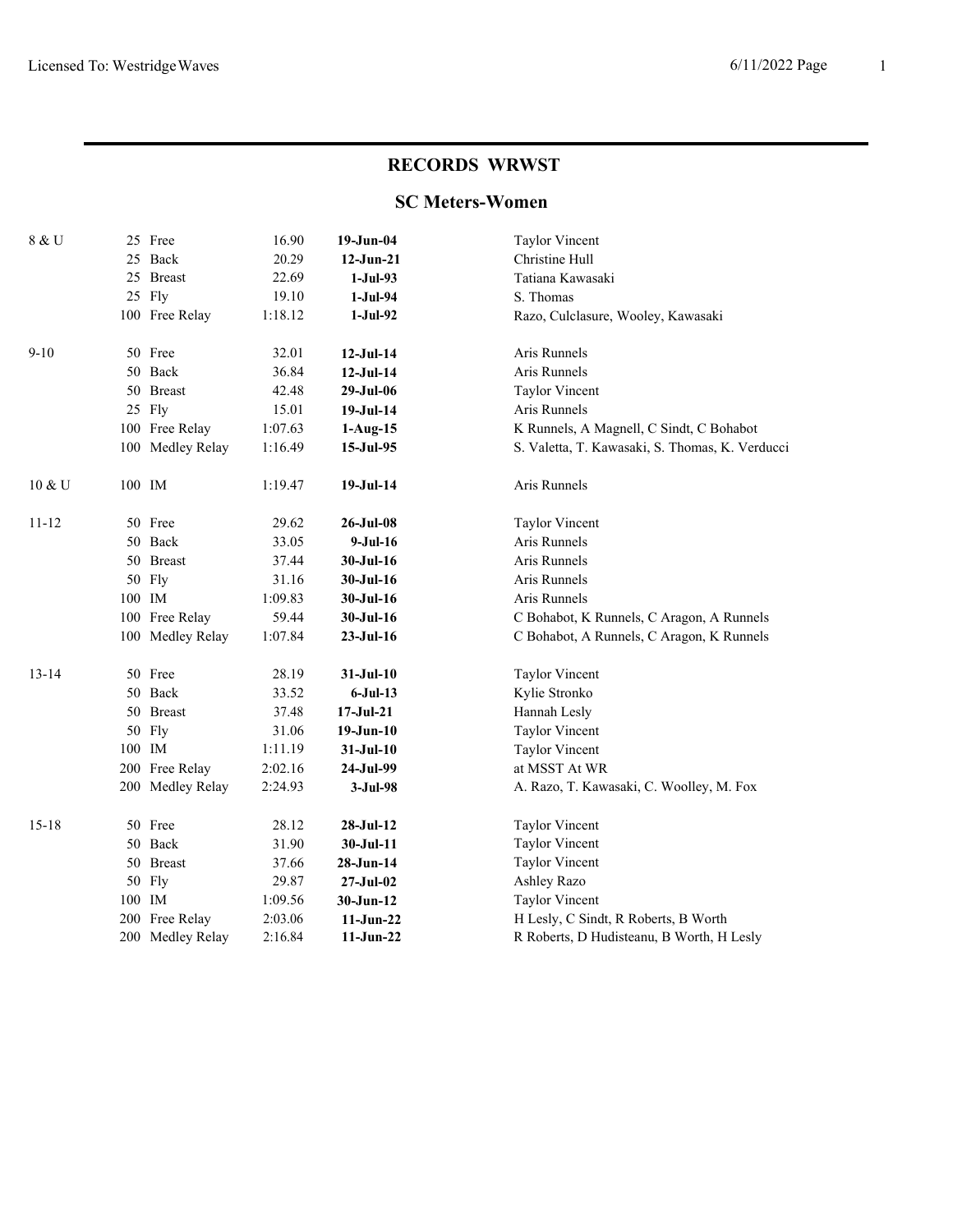### **RECORDS WRWST**

# **SC Meters-Men**

| 8 & U     | 25 Free          | 16.69   | $31-Jul-10$     | Mitchell Meyer                                                     |
|-----------|------------------|---------|-----------------|--------------------------------------------------------------------|
|           | 25 Back          | 20.40   | $29-Jul-00$     | Angus MacDonald                                                    |
|           | 25 Breast        | 22.56   | $31-Jul-10$     | Mitchell Meyer                                                     |
|           | 25 Fly           | 18.75   | 15-Jul-95       | Cal Lengel                                                         |
|           | 100 Free Relay   | 1:18.19 | 26-Jul-14       | A Palo, L Runnels, E Uribe, J Bohabot                              |
| $9 - 10$  | 50 Free          | 32.37   | $7-Jul-12$      | Mitchell Meyer                                                     |
|           | 50 Back          | 36.57   | $20-Jul-19$     | Lennox McDowell<br>WRWST-PW                                        |
|           | 50 Breast        | 40.99   | 31-Jul-99       | Andrew MacGregor                                                   |
|           | 25 Fly           | 15.97   | 14-Jul-12       | Mitchell Meyer                                                     |
|           | 100 Free Relay   | 1:05.10 | $1-Aug-15$      | D Price, B Newland, M Fiedler, L Carbonell                         |
|           | 100 Medley Relay | 1:14.88 | $1-Aug-15$      | M Fiedler, B Newland, L Carbonell, D Price                         |
| 10 & U    | 100 IM           | 1:20.14 | 31-Jul-99       | Andrew MacGregor                                                   |
| $11 - 12$ | 50 Free          | 28.24   | $28-Jul-18$     | <b>Grant Adams</b><br><b>WRWST</b>                                 |
|           | 50 Back          | 32.25   | 19-Jun-04       | Angus MacDonald                                                    |
|           | 50 Breast        | 36.69   | $12-Jun-21$     | Donovan White                                                      |
|           | 50 Fly           | 30.94   | 31-Jul-04       | Angus MacDonald                                                    |
|           | 100 IM           | 1:10.21 | $10-Jul-21$     | Donovan White                                                      |
|           | 100 Free Relay   | 57.68   | $26$ -Jul-14    | G Soderquist, K Huber, C Aragon, M Meyer                           |
|           | 100 Medley Relay | 1:06.06 | 24-Jun-17       | M Fiedler, B Newland, L Carbonell, D Price                         |
| $13 - 14$ | 50 Free          | 25.96   | $9-Jul-16$      | Mitchell Meyer                                                     |
|           | 50 Back          | 30.02   | $1-Jul-06$      | Angus MacDonald                                                    |
|           | 50 Breast        | 33.62   | $23-Jul-16$     | Mitchell Meyer                                                     |
|           | 50 Fly           | 28.81   | $1-Jul-06$      | Angus MacDonald                                                    |
|           | 100 IM           | 1:06.36 | $27-Jul-19$     | <b>Bennett Newland</b><br>WRWST-PW                                 |
|           | 200 Free Relay   | 1:53.53 | $27-Jul-19$     | Westridge Waves Swim Team B Newland, L Carbonell, M Fiedler, G A d |
|           | 200 Medley Relay | 2:06.53 | $16$ -Jul- $16$ | M Jolley, G Soderquist, M Meyer, C Aragon                          |
| $15 - 18$ | 50 Free          | 24.60   | 29-Jun-19       | Mitchell Meyer<br>WRWST-PW                                         |
|           | 50 Back          | 28.00   | $20-Jul-19$     | Mitchell Meyer<br>WRWST-PW                                         |
|           | 50 Breast        | 31.47   | 27-Jul-19       | Mitchell Meyer<br>WRWST-PW                                         |
|           | 50 Fly           | 26.34   | $27-Jul-19$     | Mitchell Meyer<br>WRWST-PW                                         |
|           | 100 IM           | 1:00.38 | 27-Jul-19       | Mitchell Meyer<br>WRWST-PW                                         |
|           | 200 Free Relay   | 1:42.77 | 29-Jul-17       | G Soderquist, J Turner, C Berta, M Meyer                           |
|           | 200 Medley Relay | 1:56.12 | $29-Jul-17$     | M Meyer, G Soderquist, C Berta, J Turner                           |